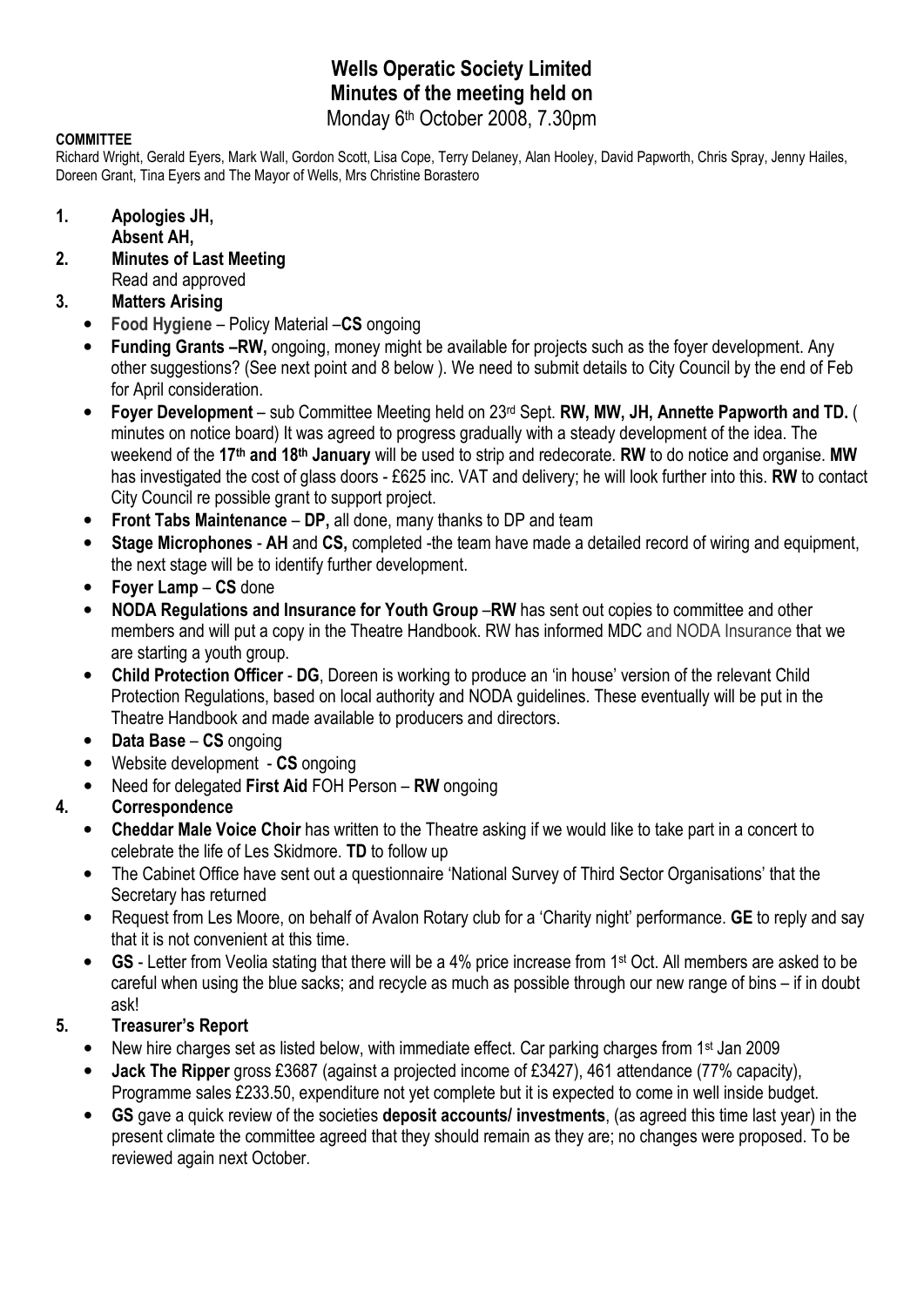| <b>Little Theatre charges</b>               |                        | from April 2006 |            | from Oct 2008  |         |
|---------------------------------------------|------------------------|-----------------|------------|----------------|---------|
|                                             |                        | Inc VAT         |            | <b>Inc Vat</b> |         |
| <b>Auditorium &amp; Stage for Show</b>      | per day                | £120.00         | £141.00    | £150.00        | £176.25 |
| <b>Auditorium &amp; Stage for Rehearsal</b> | per day                | 90.00<br>£.     | £105.75    | £115.00        | £135.13 |
| <b>Auditorium only</b>                      | per day                | 90.00<br>£.     | £105.75    | £100.00        | £117.50 |
| <b>Rehearsal Room</b>                       | per session - am/pm/ev | 20.00<br>£.     | $£$ 23.50  | £25.00         | £29.38  |
| <b>Bar</b>                                  | per session - am/pm/ev | £ 20.00         | £ $23.50$  | £25.00         | £29.38  |
| <b>Annual Parking</b>                       | per year               | £160.00         | £188.00    | £300.00        | £352.50 |
| 1/2 Page Advert                             | per production         | 20.00<br>£.     | $£$ 23.50  | £25.00         | £29.38  |
| 1/4 Page Advert                             | per production         | 15.00<br>£      | £ 17.63    | £20.00         | £23.50  |
| 1/4 Page Advert (1 year)                    | per year               | 55.00<br>£.     | £ 64.63    | £70.00         | £82.25  |
| <b>Footer Note Advert</b>                   | per production         | 15.00<br>£      | 17.63<br>£ | £20.00         | £23.50  |

#### 6. Membership

- Membership application form amendment GE and CS amend form to use email address, continue to next meeting when levels and types of membership are due to be discussed
- Dinner Dance Sat 9th May 2009 Venue tba AH. ongoing
- Phoebe Rees Presentation Evening Friday 17th Oct 2008
- David Beach Presentation Evening Friday 20th March 2009
- Cinderella Awards Evening Saturday 16th May 2009
- Play Readings RW ongoing, these have been very well attended
- AGM has been set for the 22<sup>nd</sup> May 2009
- Launch night for My Fair Lady Tues 30<sup>th</sup> Dec, 7.30–9 then plus mince pies and mulled wine!
- Membership and Patrons discussion about the various levels and privileges. It was agreed to; a) keep the 'Patron's night' to the first night of the spring show; b) increase the Patron's fee to £35 (from Jan 2009); c)cap the cost of the food on Patron's night; d) reduce the number of invited guests in the Mayor's party; e) actively encourage new Patrons. LC to look at new 'fliers' and application forms.
- The following new memberships were accepted; Ordinary Membership – Hilary Gibson

## 7. Publicity

- Publicity database / guide –TD completed and will be added to the handbook, plus the list of shops etc that are willing to take posters
- It was agreed to add the website and box office phone number to the back of the banner TD. GE to add the website to the billboards.

## 8. Theatre Renovations

- Foyer development. See notes above and the sub committee minutes RW
- Maintenance and New Projects the checklist to be updated **GE** and **MW** ongoing
- DP raised concerns over to lighting wiring which appears to be in need of updating. It was agreed to get a professional to look at this. DP
- Audio systems (see 3 above). It was agreed to look further into the whole system now that it had been documented. Assess the use of the present microphones, amplifiers and speakers. This could be an area where we might get City Council support. DP
- The cyclorama needs minor repairs where the plaster is coming away. MW to investigate
- Look at the rear stage (white) door and investigate how this might be altered to become the 'back door'. (To save traffic and dust going through/ from the workshop). DP
- The Stage Managers position is being modified DP done
- DP repaired old 'A' board for the Box Office
- AH to look at improving the pit and orchestra area. ongoing

## 9. Production/Trifold/hire

- **Jack the Ripper congratulations to all those involved**
- Sleeping Beauty 13-20<sup>th</sup> Dec 08 Dir Gill Kerton, Choreography TE, Child Choreography Sarah Neale, SM - CS, Lights- Graham Brown, MD - Russell Collins. Budget agreed. Ticket prices at £8, £7 and £6 Rehearsal Schedule done